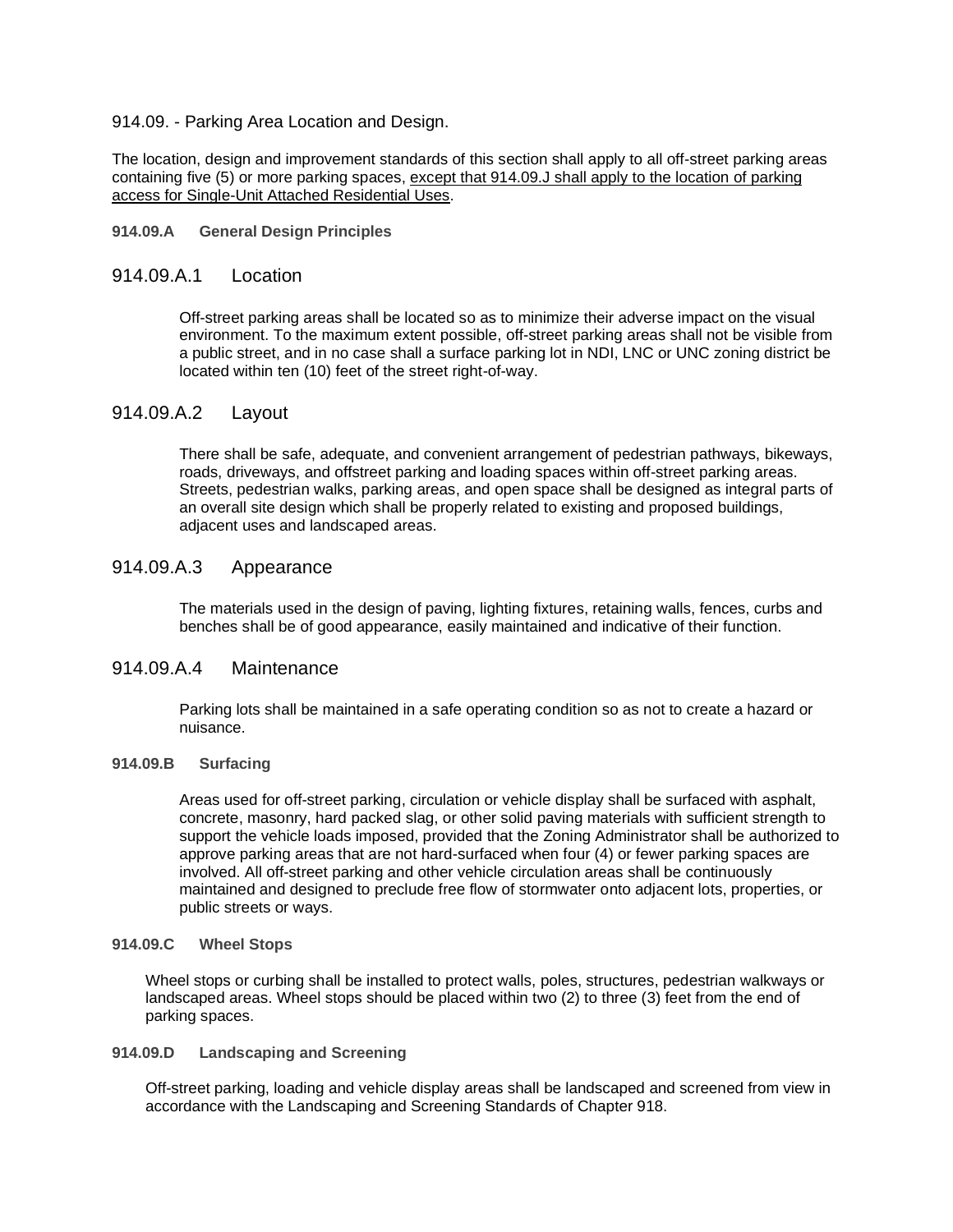### **914.09.E Lighting**

Lighting shall be arranged and designed so that no source of light is directed toward any lots used or zoned for residential use. Lighting shall be designed to shield public streets and all other adjacent lands from distracting glare, or hazardous interference of any kind. Vehicular use areas shall not be lighted at any time other than the hours of operation of the use that the parking is intended to serve, except for necessary security lighting.

### **914.09.F Parking Area Access**

Access to parking garages and parking areas containing more than five (5) spaces shall be designed to ensure that entering and exiting vehicles do not disrupt vehicle and pedestrian circulation patterns. At a minimum, all garage doors, ticket machines or entrance gates shall be located so as to allow a minimum of twenty (20) feet clearance from sidewalks and street rights-of-way. Driveways serving such parking areas shall be located at least sixty (60) feet from intersecting street rights-of-way, and joint access to abutting parcels shall be provided wherever practical.

**914.09.G Parking Structure Design**

## 914.09.G.1 Screening of Vehicles

Parked vehicles shall be screened from view of adjacent streets and residential zoning districts to the maximum extent feasible.

# 914.09.G.2 Ground-Floor Uses

(a) For parking structures greater than one hundred fifty (150) feet in length that are adjacent to store-front commercial uses, active uses shall be located along a minimum of fifty (50) percent of the length of the street-side, street-level perimeter. For the purposes of this Section, active uses shall include commercial, residential, and accessory uses and activities that typically have user-occupied areas that are expressed through building fenestration and articulation.

(b) Within the RIV District, any ground-level structured parking that has primary frontage along the riverfront or along a street or publicly accessible pedestrian easement shall be screened architecturally or be screened according to the provisions of Section 918.03.B.

# 914.09.G.3 Building Lines

Parking structures shall present a horizontal rather than sloped building line on visible facades.

# 914.09.G.4 Parking for Persons with Disabilities, Ground Floor Vehicle Entrances

Parking structures containing more than one (1) floor shall provide a minimum of nine (9) feet six (6) inches of vertical clearance on the ground floor between all spaces and vehicle access routes to site entrance(s) and exit(s). Signage and other objects may not project into this clearance. Van accessible reserved spaces may be placed on this level in accordance with the requirements of Section 914.06.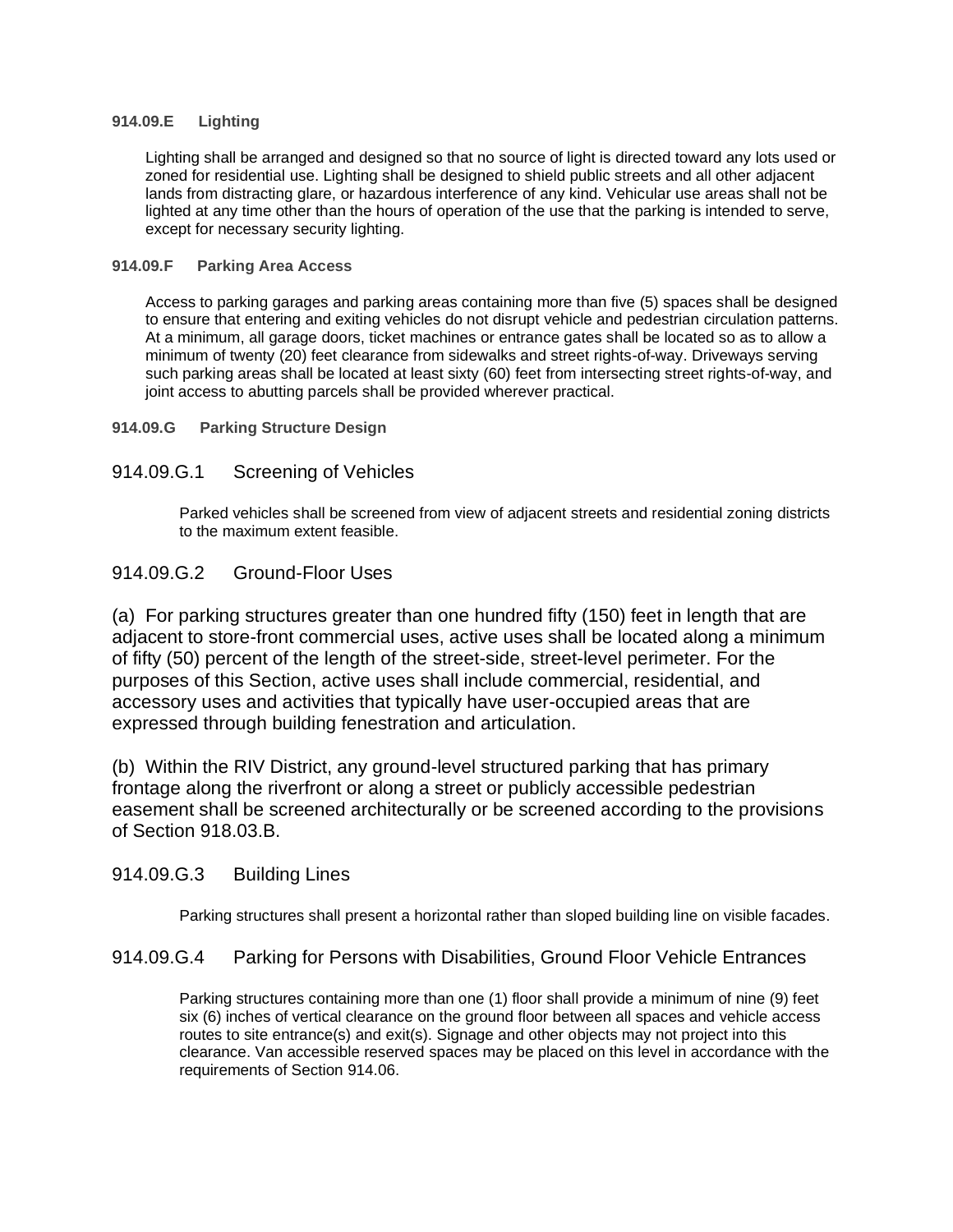## **914.09.H Parking Stall Dimensional Standards**

The following minimum dimensional standards shall apply to all off-street parking areas.

# 914.09.H.1 Standard-Size Parking Stalls

A minimum of sixty (60) percent of required off-street parking spaces shall be standard-size spaces, designed in accordance the following minimum dimensional standards. All dimensions are measured in feet.

| $A = angle of parking$                           | $90^\circ$ | $80^\circ$  | $75^\circ$  | $70^{\circ}$      | $65^\circ$                                            | $60^\circ$  | $55^{\circ}$            | $50^\circ$        | $45^{\circ}$ |
|--------------------------------------------------|------------|-------------|-------------|-------------------|-------------------------------------------------------|-------------|-------------------------|-------------------|--------------|
| $W =$ width of stall parallel to<br>aisle        | 8.50       | 8.63        | 8.80        | 9.05              | 9.38                                                  | 9.81        |                         | 10.38 11.10 12.02 |              |
| $W^1$ = width of stall perpendicular<br>to stall | 8.50       | 8.50        | 8.50        | 8.50              | 8.50                                                  | 8.50        | 8.50                    | 8.50              | 8.50         |
| $Y =$ stall length offset                        | 0.00       | 1.50        | 2.28        | 3.09              | 3.96                                                  | 4.91        | 5.95                    | 7.13              | 8.50         |
| $X =$ stall line length                          |            | 19.00 20.50 |             |                   | 21.28 22.09 22.96 23.91 24.95 26.13 27.50             |             |                         |                   |              |
| $L =$ stall depth perpendicular to<br>wall       |            |             |             |                   | 19.00 20.19 20.55 20.76 20.81 20.70 20.44 20.02 19.45 |             |                         |                   |              |
| L <sup>1</sup> = stall length                    |            | 19.00 19.00 | 19.00       | 19.00 19.00       |                                                       | 19.00 19.00 |                         | 19.00             | 19.00        |
| $AW = aisle width$                               |            | 24.00 21.00 |             | 19.75 18.50 17.25 |                                                       |             | 16.00 14.75 13.50 12.25 |                   |              |
| $IL = stall$ depth                               |            | 19.00 19.45 | 19.45 19.31 |                   | 19.02                                                 | 18.58       | 18.00 17.29             |                   | 16.44        |
| $BW = module$ , wall to wall                     |            | 62.00 61.37 |             |                   | 30.86 60.02 58.87                                     | 57.41       | 55.63 53.54 51.15       |                   |              |
| BWI = module, wall to interlock                  |            | 62.00 60.64 | 59.76 58.57 |                   |                                                       |             | 57.08 55.28 53.19 50.81 |                   | 48.14        |
| $BI = module$ , interlocking                     |            | 62.00 59.90 |             |                   | 58.66 57.12 55.28 53.16 50.75 48.07                   |             |                         |                   | 45.13        |
| $BIC = module$ , interlock to curb<br>face       |            | 59.50 58.14 |             |                   | 57.26 56.07 54.78 52.98 50.89 48.81                   |             |                         |                   | 46.14        |
| $I =$ bumper overhang                            | 2.50       | 2.50        | 2.50        | 2.50              | 2.00                                                  | 2.00        | 2.00                    | 2.00              | 2.00         |
| $J =$ offset                                     | 0.00       | 0.26        | 0.59        | 1.06              | 1.68                                                  | 2.45        | 3.41                    | 4.58              | 6.01         |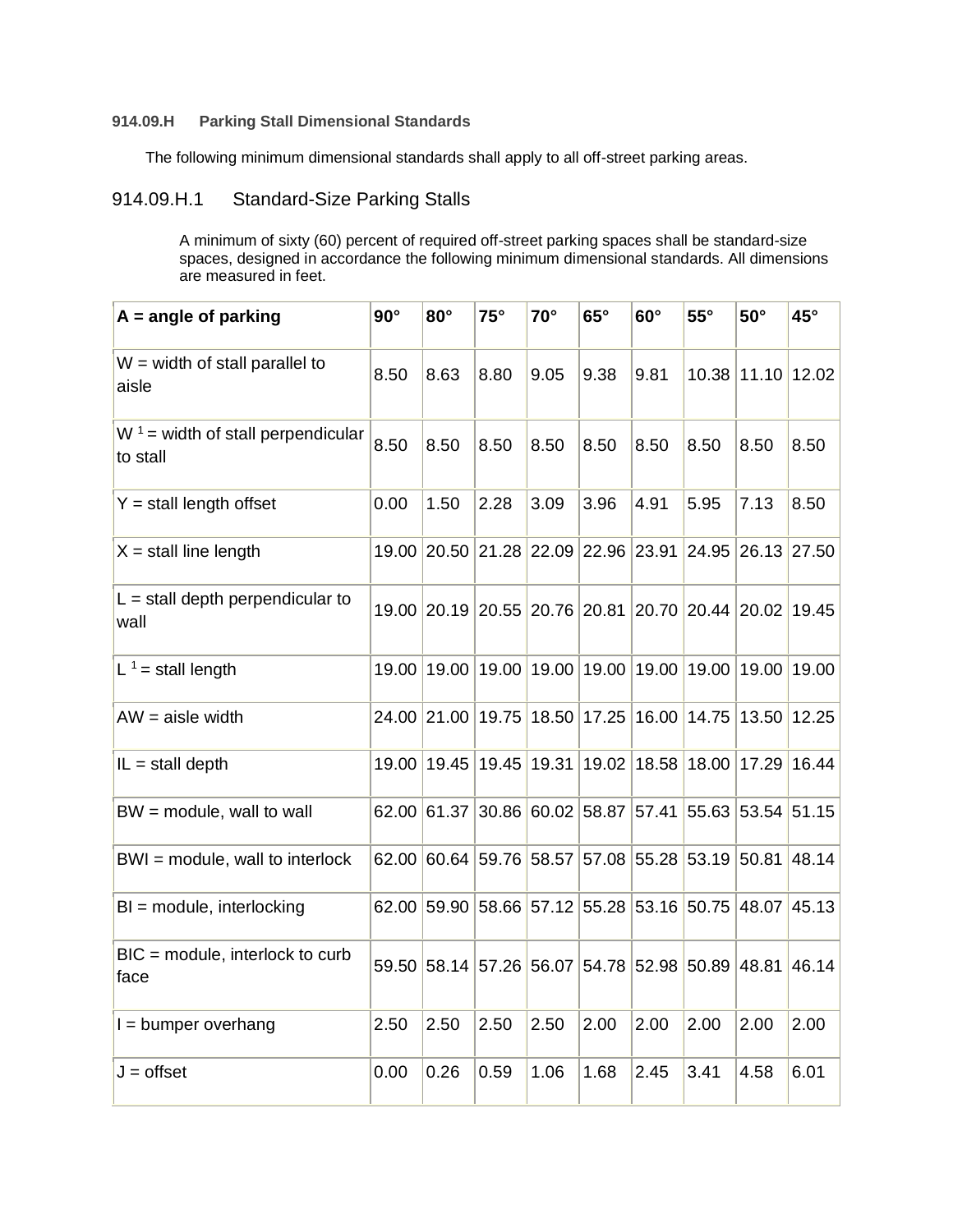| $K = setback$               | 0.00 | 3.30 | 4.92 | $\vert 6.50 \vert \vert 8.03 \vert \vert 9.50 \vert \vert 10.09 \vert 12.21 \vert 13.44 \vert$ |  |  |
|-----------------------------|------|------|------|------------------------------------------------------------------------------------------------|--|--|
| $B = cross$ aisle, one-way  |      |      |      | 16.00 16.00 16.00 16.00 16.00 16.00 16.00 16.00 16.00 16.00                                    |  |  |
| $B1$ = cross aisle, two-way |      |      |      | $24.00$ $ 24.00$ $ 24.00$ $ 24.00$ $ 24.00$ $ 24.00$ $ 24.00$ $ 24.00$ $ 24.00$                |  |  |



HYPERLINK "../images/914.09H.1.png"

# **Standard Size Parking Stalls**

# 914.09.H.2 Compact-Size Parking Stalls

Up to forty (40) percent of required off-street parking spaces may be compact-size spaces, which shall be designed in accordance the following minimum dimensional standards. Compactsize spaces shall be clearly identified by pavement markings. All dimensions are measured in feet.

| $A = angle of parking$                           | $90^\circ$ | $80^\circ$  | $75^\circ$ | $70^\circ$ | $65^\circ$  | $60^\circ$ | $55^{\circ}$                              | $50^\circ$  | $45^{\circ}$  |
|--------------------------------------------------|------------|-------------|------------|------------|-------------|------------|-------------------------------------------|-------------|---------------|
| W = width of stall parallel to<br>aisle          | 7.75       | 7.87        | 8.02       | 8.25       | 8.55        | 8.95       | 9.46                                      |             | $10.12$ 10.95 |
| $W^1$ = width of stall perpendicular<br>to stall | 7.75       | 7.75        | 7.75       | 7.75       | 7.75        | 7.75       | 7.75                                      | 7.75        | 7.75          |
| $Y =$ stall length offset                        | 0.00       | 1.37        | 2.08       | 2.82       | 3.61        | 4.47       | 5.43                                      | 6.50        | 7.75          |
| $X =$ stall line length                          | 16.50      | 17.87       | 18.58      |            | 19.32 20.11 | 20.97      |                                           | 21.93 23.00 | 24.25         |
| $L =$ stall depth perpendicular to<br>wall       |            | 16.50 17.60 |            |            |             |            | 17.94 18.16 18.23 18.16 17.96 17.62 17.15 |             |               |
| L <sup>1</sup> = stall length                    | 16.50      | 16.50       | 16.50      |            | 16.50 16.50 | 16.50      | 16.50                                     | 16.50       | 16.50         |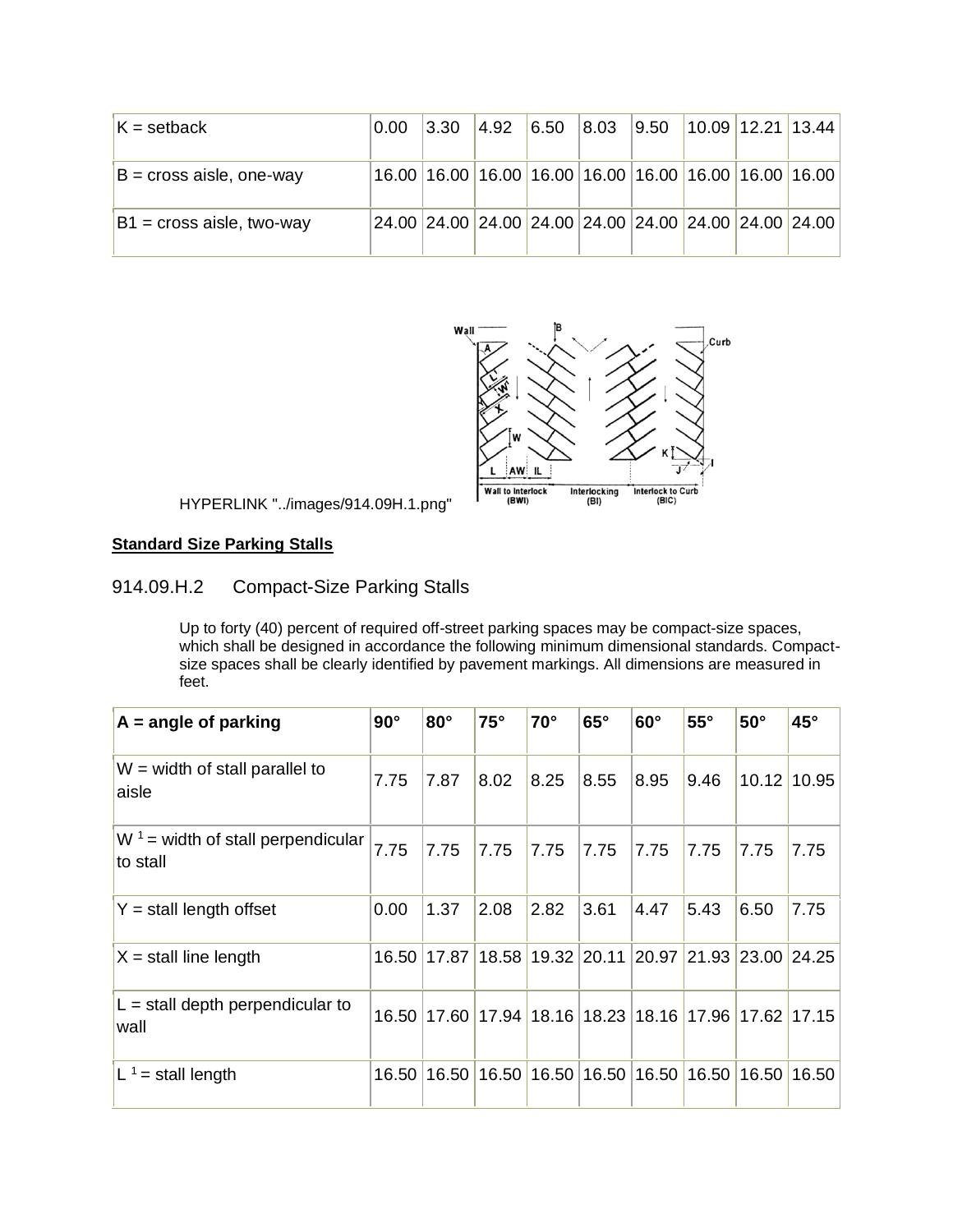| $AW = aisle width$                         | 20.00 | 17.50             | 16.64 |      | 15.78 14.92                                           | 14.06 | 13.20 |                   | 12.34 11.48 |
|--------------------------------------------|-------|-------------------|-------|------|-------------------------------------------------------|-------|-------|-------------------|-------------|
| $IL = stall$ depth                         |       | 16.50 16.92 16.94 |       |      | 16.83 16.59 16.23                                     |       | 15.74 | 15.13 14.41       |             |
| $BW = module$ , wall to wall               |       |                   |       |      | 53.00 52.69 52.53 52.09 51.38 50.39 49.12 47.58 45.77 |       |       |                   |             |
| $BWI = module$ , wall to interlock         |       | 53.00 52.02 51.52 |       |      | 50.77 49.74 48.45                                     |       |       | 46.90 45.09 43.03 |             |
| $BI = module$ , interlocking               |       |                   |       |      | 53.00 51.34 50.52 49.44 48.10 46.51                   |       |       | 44.68 42.60 40.29 |             |
| $BIC = module$ , interlock to curb<br>face |       | 50.50 49.52       | 49.02 |      | 48.27 47.44 46.15                                     |       |       | 44.60 43.09 41.03 |             |
| $I =$ bumper overhang                      | 2.50  | 2.50              | 2.50  | 2.50 | 2.30                                                  | 2.30  | 2.30  | 2.00              | 2.00        |
| $J =$ offset                               | 0.00  | 0.24              | 0.54  | 0.96 | 1.53                                                  | 2.24  | 3.11  | 4.18              | 5.48        |
| $K = setback$                              | 0.00  | 2.87              | 4.27  | 5.64 | 6.97                                                  | 8.25  | 9.46  | 10.61             | 11.67       |
| $B = cross$ aisle, one-way                 |       | 12.00 12.00       | 12.00 |      | 12.00 12.00                                           | 12.00 | 12.00 |                   | 12.00 12.00 |
| $B1$ = cross aisle, two-way                |       | 20.00 20.00       | 20.00 |      | 20.00 20.00 20.00                                     |       |       | 20.00 20.00 20.00 |             |

### **914.09.I Stripes and Markings**

Parking stalls shall be delineated by double-striping, in accordance with the following general design guidelines and rules established and made available to the public by the Transportation Planner.



HYPERLINK "../images/914.09I.png"

## **Stripes and Markings**